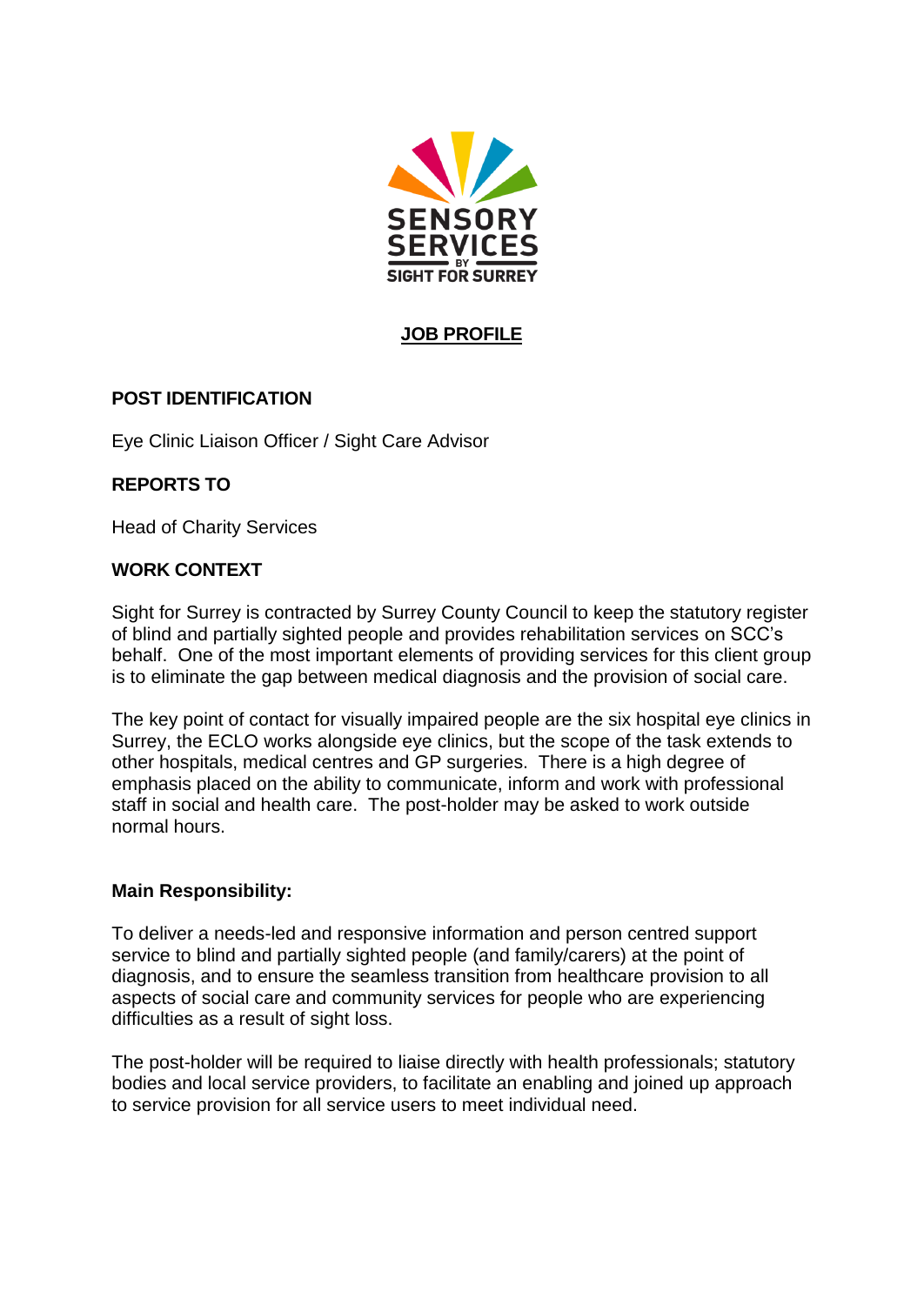### **Main Duties:**

- 1 To be responsible for providing support to patients through day to day involvement in the regular Eye Clinics held at the hospital(s), and also to be able to work from home.
- 2 To promote the benefits of sight registration and support hospital staff with the completion and processing of registration documentation
- 3 To be responsible for ensuring that individual contact with users of the service are followed up so as to provide an ongoing contact point.
- 4 Work closely with other Sight for Surrey staff and to ensure that patients are aware of and can obtain easy access to all the other facilities and services provided by and available through the charity.
- 5 To establish excellent professional working relationships with health and social care professionals at all levels. To be responsible for liaising with statutory and other voluntary agencies and bodies to help ensure that services and facilities are accessible and responsive to the needs of all visually impaired people.
- 6 Provide initial emotional support to blind and partially sighted people as appropriate and refer into professional counselling services where necessary.
- 7 To be responsible for case finding and sign-posting of visually impaired people, the identification of new and existing service users and to offer appropriate support and services.
- 8 To maintain client records in accordance with organisational processes for the charity and hospitals, and Data Protection rules. To maintain suitable records and statistics for both the monitoring and ongoing evaluation of the effectiveness of the service.
- 9 To provide impartial information; guidance and advocacy to blind and partially sighted people, their families and carers. To develop and maintain a portfolio of local and national information. To personally keep up to-date and aware of the existence of other complementary services and facilities that are available to assist visually impaired people to enjoy and maintain their quality of life.
- 10 To promote the benefits of the service to healthcare professionals through presentations at clinical team, governance and audit meetings.
- 11 To be responsible for promoting and publicising the availability of the service and to constantly look for opportunities to expand and develop in response to both identified and perceived needs. To proactively promote Sight for Surrey services to a wide range of agencies and organisations to foster good relationships and develop new partnerships.